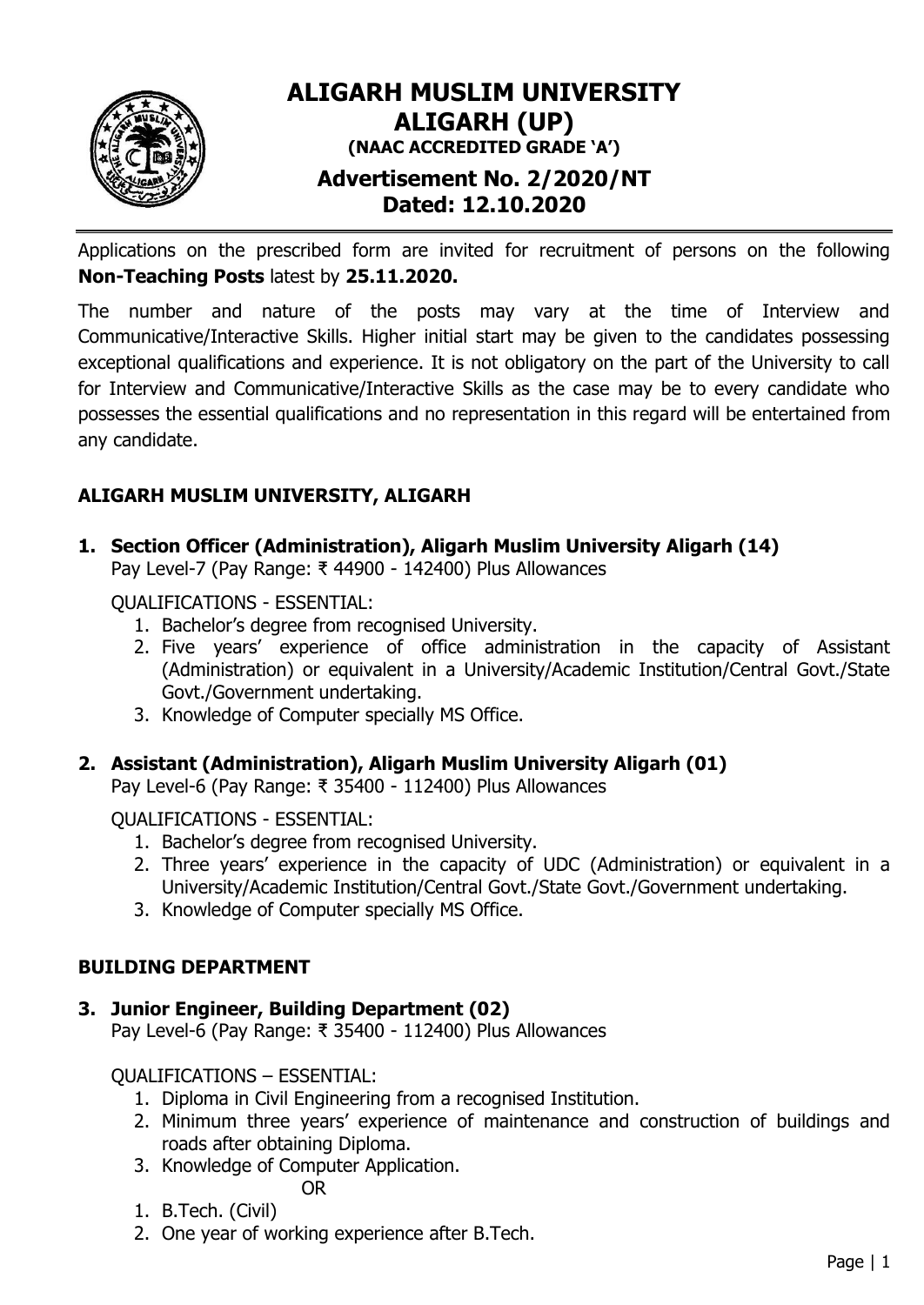## **4. Pump Operator, Building Department (06)**

Pay Level-3 (Pay Range: ₹ 21700 - 69100) Plus Allowances

QUALIFICATIONS - ESSENTIAL:

- 1. High School.
- 2. Certificate in Electrician/Fitter/Plumber from ITI/recognized Technical Institution.

OR

High School with six years" experience in the relevant field after passing Secondary School Certificate (Class X)/High School.

## **CENTRAL PURCHASE OFFICE**

## **5. Technical Assistant (Store), Central Purchase Office (01)**

Pay Level-5 (Pay Range: ₹ 29200 - 92300) Plus Allowances

QUALIFICATIONS ESSENTIAL:

- 1. B.A./B.Sc./B.Com.
- 2. Two years experience of Store Keeping and Maintenance of Stock Register.

DESIRABLE: Basic knowledge of Computer (both Hardware and Software)

### **CONTROLLER'S OFFICE**

### **6. Binder, Controller's Office (01)**

Pay Level-3 (Pay Range: ₹ 21700 - 69100) Plus Allowances

QUALIFICATIONS ESSENTIAL:

High School or its equivalent with at least three years experience in the relevant field in a government/semi government institution or a big commercial press.

## **DEPARTMENT OF ELECTRICITY**

**7. Head Wireman, Works & Maintenance, Department of Electricity (02)**

Pay Level-4 (Pay Range: ₹ 25500 - 81100) Plus Allowances

### QUALIFICATIONS - ESSENTIAL:

1. Diploma in Electrical Engg. and Wireman License with two years experience in construction and/or maintenance of electrical installations.

OR

- 1. High School.
- 2. Trade Certificate (Electrician's Trade) from I.T.I. and Wireman License with four years experience in construction and/or maintenance of electrical installations.

## **8. Wireman, Works & Maintenance, Department of Electricity (03)**

Pay Level-2 (Pay Range: ₹ 19900 - 63200) Plus Allowances

## QUALIFICATIONS - ESSENTIAL:

- 1. High School.
- 2. Certificate from I.T.I. in Electrician Trade or Wireman License of Electrical Inspector with three years experience in the relevant field in a University/recognized academic institution/Central or State Govt./Govt. organization or private Institution of repute after obtaining certificate.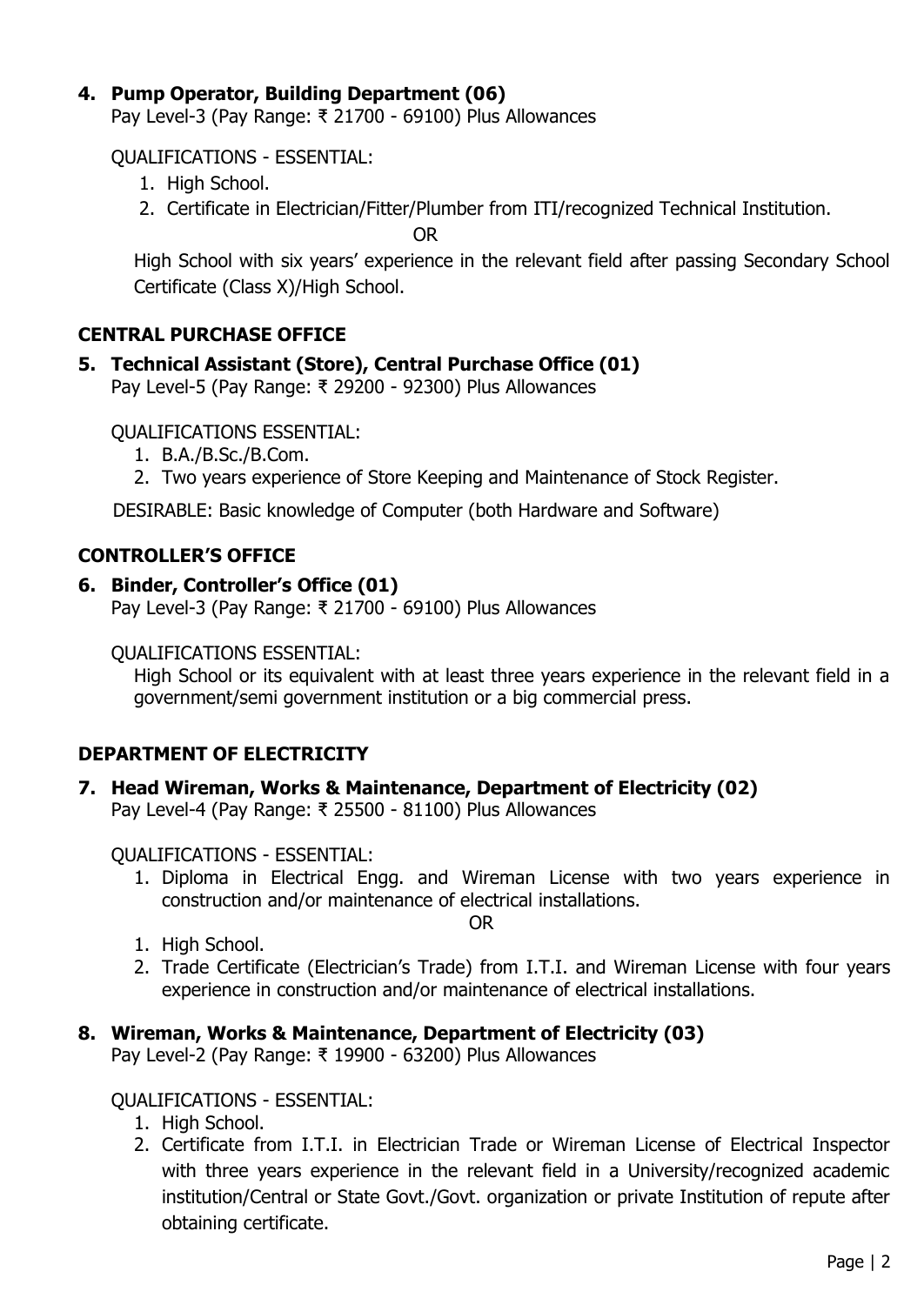## **FINANCE & ACCOUNTS DEPARTMENT**

## **9. Assistant (Accounts), Finance & Accounts Department (05)**

Pay Level-6 (Pay Range: ₹ 35400 - 112400) Plus Allowances

QUALIFICATIONS - ESSENTIAL:

- 1. Bachelor"s degree from recognised University.
- 2. Three years' experience in the capacity of Upper Division Clerk (Accounts) or equivalent in a University/Academic Institution/Central Govt./State Govt./Govt. undertaking.
- 3. Knowledge of Computer specially MS Office, Excel and Accounting Package.

### **10. Programmer-Grade-I, Finance & Accounts Department (01)**

Pay Level-6 (Pay Range: ₹ 44900 - 142400) Plus Allowances

#### QUALIFICATIONS ESSENTIAL:

First Class MCA with the knowledge of Data Processing in time sharing system, knowledge of programming under SQL, PL/SQL & SQL Server.

OR

B.Tech. in any stream with one year experience in Data Processing in time sharing system, knowledge of programming under SQL, PL/SQL & SQL Server.

OR

First Class PGDCA with M.Sc. in any stream of Science with one year experience in Data Processing in time sharing system, knowledge of programming under SQL, PL/SQL & SQL Server.

OR

First Class PGDCA with B.Sc. in any stream of Science with three year experience in Data Processing in time sharing system, knowledge of programming under SQL, PL/SQL & SQL Server.

DESIRABLE: Knowledge of Forms & Report design under Oracle Developer Suit.

### **11. Key Punch Operator-Grade-I, Finance & Accounts Department (01)**

Pay Level-4 (Pay Range: ₹ 25500 - 81100) Plus Allowances

#### QUALIFICATIONS ESSENTIAL:

PGDCA/B.Tech in any stream.

OR

Bachelor"s Degree or Diploma in relevant field with at least 2 years of experience of Data Processing in time sharing system.

DESIRABLE: Knowledge of Forms & Report design under Oracle Developer Suit.

### **FACULTY OF ARTS**

### **12. Lift Operator, Faculty of Arts (01)**

Pay Level-2 (Pay Range: ₹ 19900 – 63200) Plus Allowances

### QUALIFICATIONS – ESSENTIAL:

- 1. Secondary School Certificate/High School.
- 2. Certificate from I.T.I. in Electrician Trade or Wireman's License.
- 3. One years experience of operation, repairs and maintenance of lift and other electrical instrument/fittings/Tube well.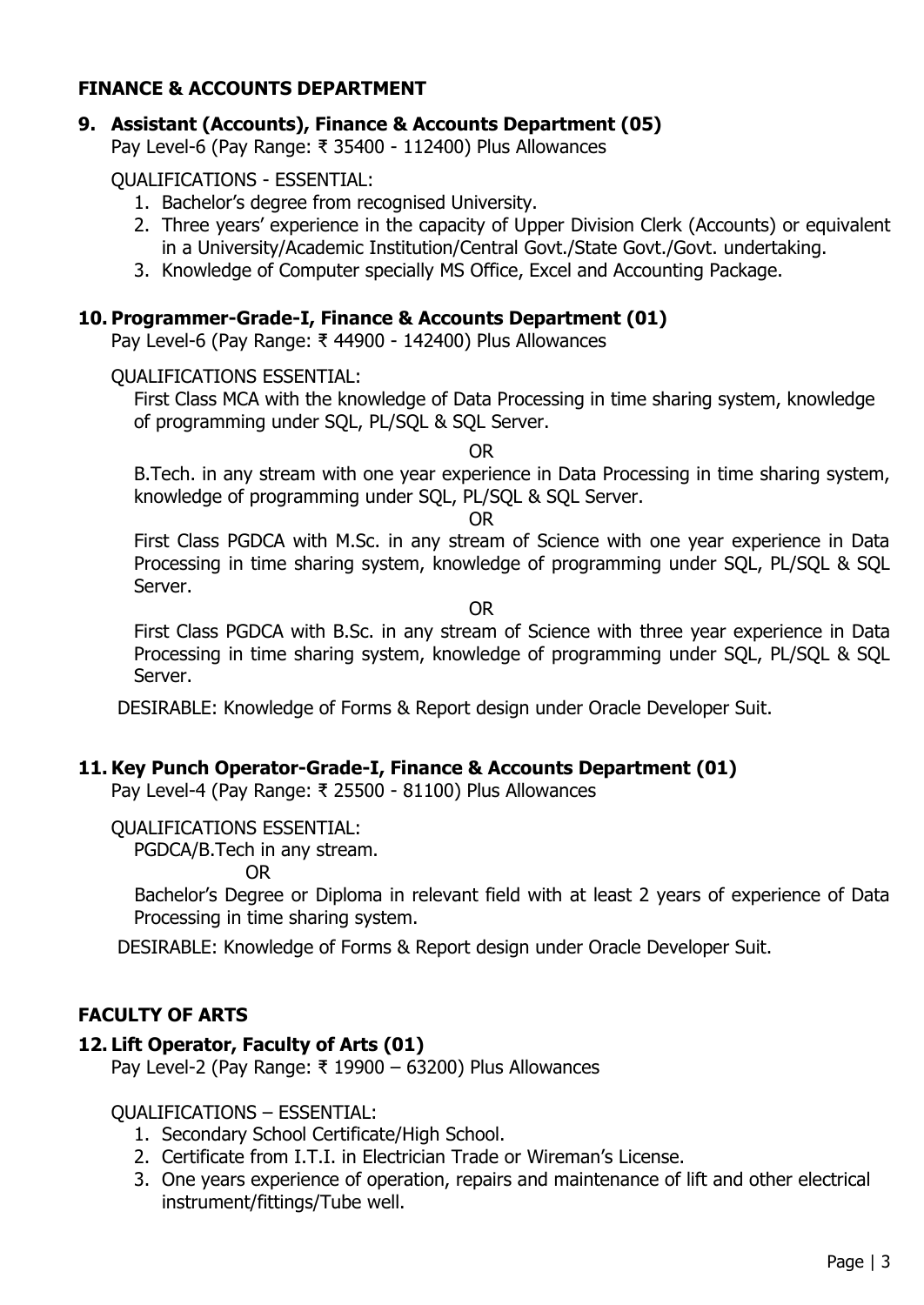## **FACULTY OF MEDICINE**

## **13. Technical Assistant, Department of Biochemistry (02)**

Pay Level-5 (Pay Range: ₹ 29200 - 92300) Plus Allowances

QUALIFICATIONS ESSENTIAL:

- 1. B.Sc. in Biochemistry/Biotechnology/Chemistry.
- 2. Diploma in Medical Laboratory Technology in relevant field.
- 3. One year experience in the relevant field after obtaining B.Sc. Degree. (Biochemistry/Pathology/Microbiology)

OR

- 1. Bachelor in Medical Laboratory Technology in relevant field.
- 2. Two years experience in the relevant field after BMLT (Biochemistry/Pathology/Microbiology)

OR

- 1. Senior Secondary School (Science)/ Intermediate Science.
- 2. Diploma in Medical Laboratory Technology in relevant field.
- 3. Four years experience in the relevant field after DMLT. (Biochemistry/Pathology/Microbiology)

### **14. Medical Social Worker, Department of Community Medicine (04)**

Pay Level-6 (Pay Range: ₹ 35400 - 112400) Plus Allowances

QUALIFICATIONS ESSENTIAL:

Master degree in Social Work (MSW)/Labour & Social Welfare/Sociology/Psychology.

DESIRABLE:

- 1. Three years" experience in the relevant field after obtaining Degree.
- 2. Participation in at least four International/National Public Health Surveys.

NOTE : The selected person will have to work and reside at RHTC, Jawan about 15 Km from the Medical College.

### **15. Fitter Cum Mistri, Department of Community Medicine (01)**

Pay Level-3 (Pay Range: ₹ 21700 - 69100) Plus Allowances

QUALIFICATIONS ESSENTIAL:

- 1. High School.
- 2. ITI Certificate.
- 3. Two years" experience in the relevant field/trade/Job after obtaining ITI Certificate. OR
- 1. High School.
- 2. Four years' experience in the relevant field/trade/Job in a concern/Institute of repute after Secondary School Certificate/High School.

### **16. Medical Social Worker, Department of Obstetrics & Gynaecology (01)**

**17. Medical Social Worker, Department of Psychiatry (01)**

**18. Medical Social Worker, Department of Paediatrics (01)**

Pay Level-6 (Pay Range: ₹ 35400 - 112400) Plus Allowances

### QUALIFICATIONS ESSENTIAL:

Master degree in Social Work (MSW)/Labour & Social Welfare/Sociology/Psychology.

DESIRABLE:

- 1. Three years" experience in the relevant field after obtaining Degree.
- 2. Participation in at least four International/National Public Health Surveys.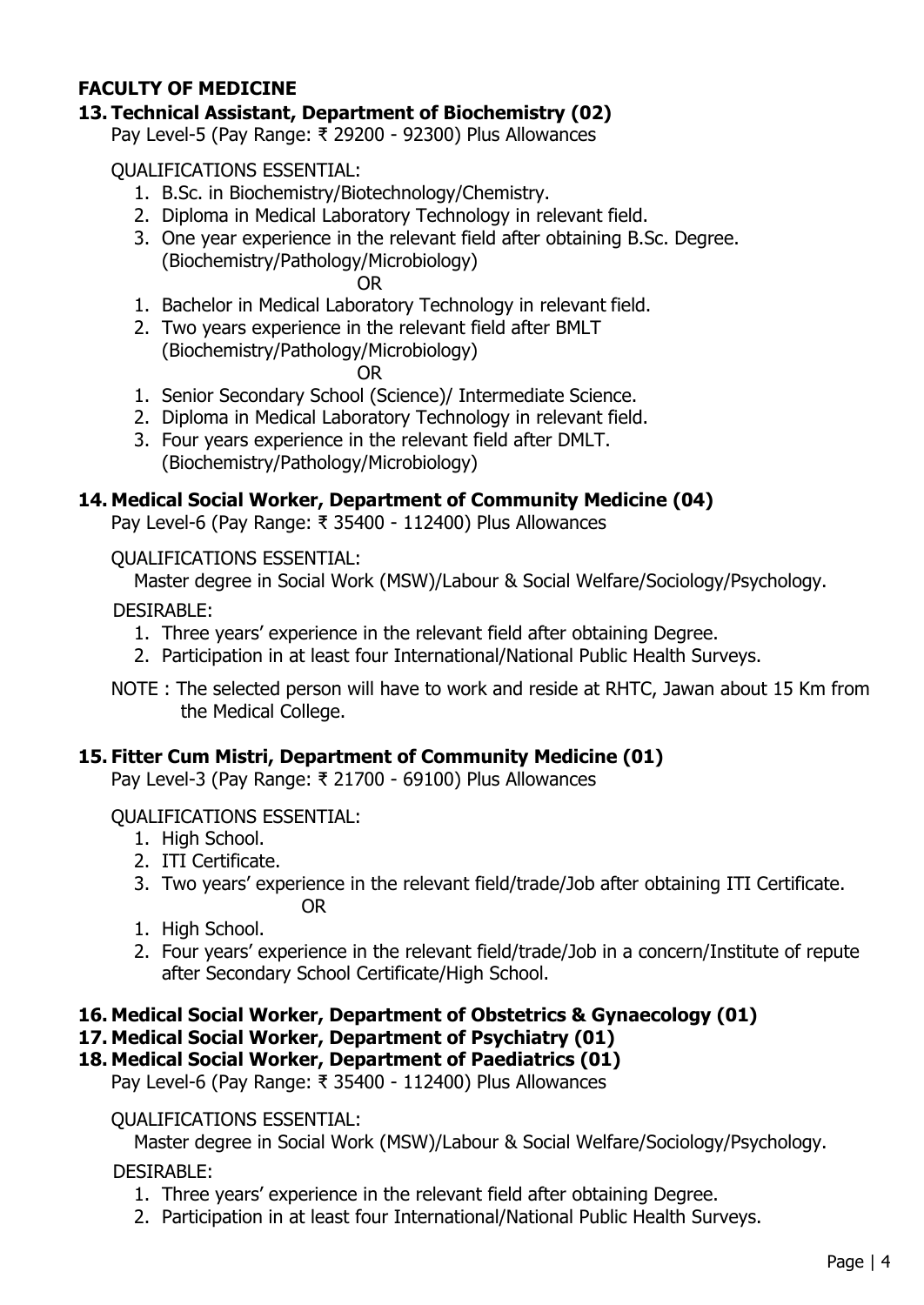## **19. Workshop Technician, Department of Orthopaedic Surgery (01)**

Pay Level-5 (Pay Range: ₹ 29200 - 92300) Plus Allowances

QUALIFICATIONS ESSENTIAL:

- 1. Intermediate Science.
- 2. Trade Certificate from ITI.
- 3. Two years' experience in relevant field.
- OR 1. High School (Science).
- 2. Trade Certificate from ITI.
- 3. Four years" experience in relevant field.

## **20. Lab Assistant, Department of Orthopaedic Surgery (02)**

Pay Level-4 (Pay Range: ₹ 25500 - 81100) Plus Allowances

### QUALIFICATIONS ESSENTIAL:

Senior Secondary School/Intermediate (Science) with two years' experience in the relevant field after obtaining SSS/Intermediate.

OR

Secondary School Certificate/High School (Science) with four years' experience in the relevant field after obtaining Secondary School Certificate/High School.

DESIRABLE: Diploma in Laboratory Technology.

## **21. Lab Assistant (Store), Department of Orthopaedic Surgery (01)**

Pay Level-4 (Pay Range: ₹ 25500 - 81100) Plus Allowances

### QUALIFICATIONS ESSENTIAL:

Senior Secondary School/Intermediate (Science/Commerce) with two years' experience in the relevant field after obtaining SSS/Intermediate.

OR

Secondary School Certificate/High School (Science) with four years' experience in the relevant field after obtaining Secondary School Certificate/High School.

## **22. Technical Assistant, Department of Physiology (01)**

Pay Level-5 (Pay Range: ₹ 29200 - 92300) Plus Allowances

### QUALIFICATIONS ESSENTIAL:

- 1. B.Sc.
- 2. Diploma in Medical Lab. Technology in the concerned discipline.
- 3. One years' experience as SLA or equivalent.

OR

- 1. BMLT (Bachelor of Medical Lab. Technology).
- 2. Two years' experience as SLA or equivalent.

OR

- 1. SSSC/Intermediate (Science).
- 2. Medical Lab. Technology.
- 3. Four years experience in the relevant field after obtaining degree.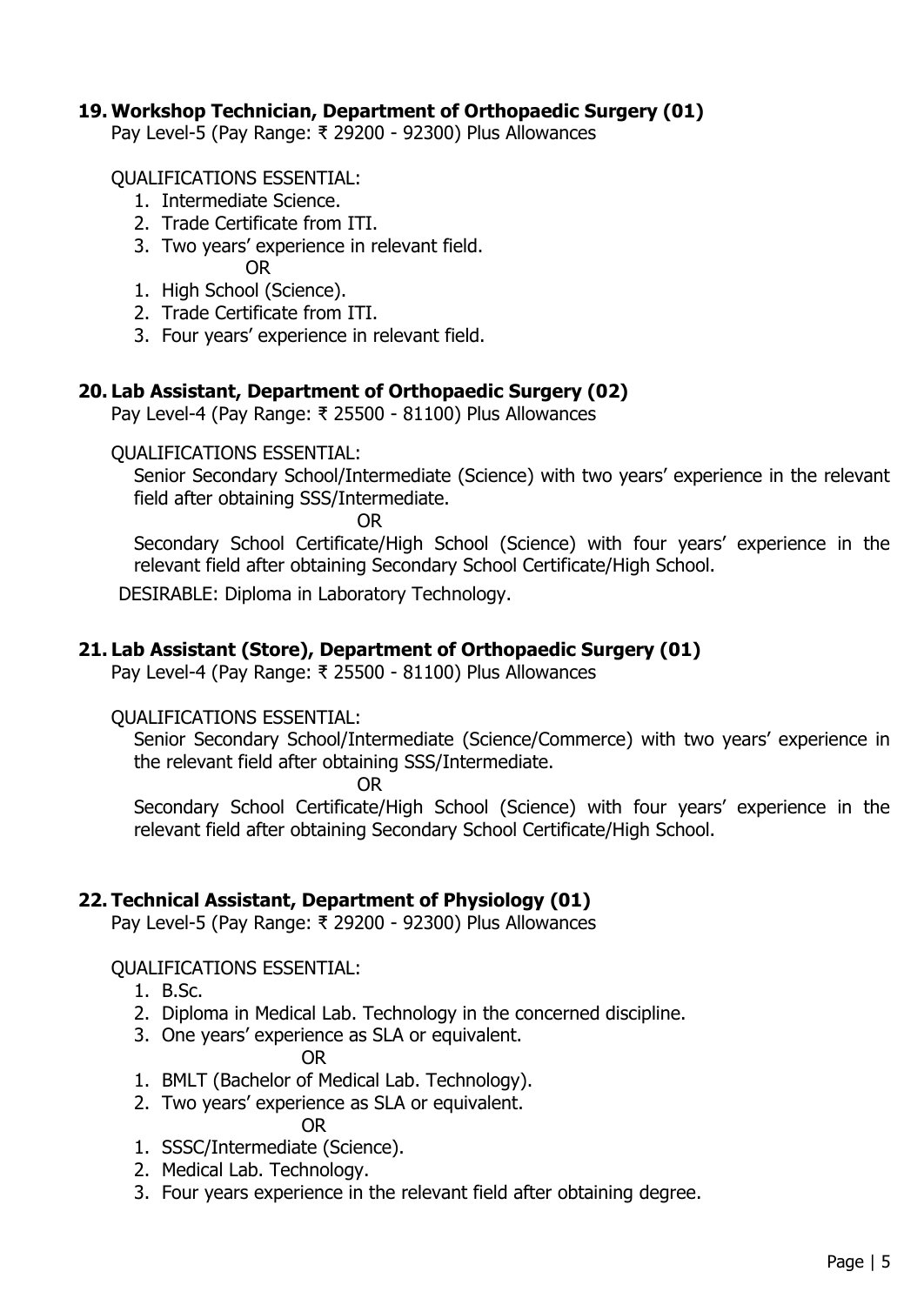## **23. Technical Assistant (Mechanic), Department of Physiology (01)**

Pay Level-5 (Pay Range: ₹ 29200 - 92300) Plus Allowances

## QUALIFICATIONS ESSENTIAL:

Diploma Engineering (Electrical/Mechanical) with three years" experience after diploma OR

- 1. SSSC and ITI Instruments (Mechanics).
- 2. Three years' experience as SLA or equivalent.

## **24. Lab Assistant, Department of Physiology (03)**

Pay Level-4 (Pay Range: ₹ 25500 - 81100) Plus Allowances

### QUALIFICATIONS ESSENTIAL:

Senior Secondary School/Intermediate (Science) with two years' experience in the relevant field after obtaining SSS/Intermediate.

OR

Secondary School Certificate/High School (Science) with four years' experience in the relevant field after obtaining Secondary School Certificate/High School.

DESIRABLE: Diploma in Laboratory Technology (Pathology, Physiology or Neuro Physiology).

### **25. Lab Assistant, Department of Paediatrics (01)**

Pay Level-4 (Pay Range: ₹ 25500 - 81100) Plus Allowances

QUALIFICATIONS ESSENTIAL:

Senior Secondary School/Intermediate (Science) with two years' experience in the relevant field after obtaining SSS/Intermediate.

OR

Secondary School Certificate/High School (Science) with four years' experience in the relevant field after obtaining Secondary School Certificate/High School.

DESIRABLE: Diploma in Laboratory Technology.

## **26. Lab Assistant (Store), Department of Paediatrics (01)**

Pay Level-4 (Pay Range: ₹ 25500 - 81100) Plus Allowances

### QUALIFICATIONS ESSENTIAL:

Senior Secondary School/Intermediate (Science) with two years' experience in the relevant field after obtaining SSS/Intermediate.

OR

Secondary School Certificate/High School (Science) with four years' experience in the relevant field after obtaining Secondary School Certificate/High School.

## **27. Technical Assistant, Department of Surgery (01)**

Pay Level-5 (Pay Range: ₹ 29200 - 92300) Plus Allowances

## QUALIFICATIONS ESSENTIAL:

- 1. B.Sc.
- 2. Diploma in Medical Lab. Technology in the concerned discipline.
- 3. One years' experience as SLA or equivalent.

OR

- 1. BMLT (Bachelor of Medical Lab. Technology).
- 2. Two years' experience as SLA or equivalent.

OR

- 1. SSSC/Intermediate (Science).
- 2. Diploma in Medical Lab. Technology in the concerned discipline.
- 3. Four years" experience in the relevant field.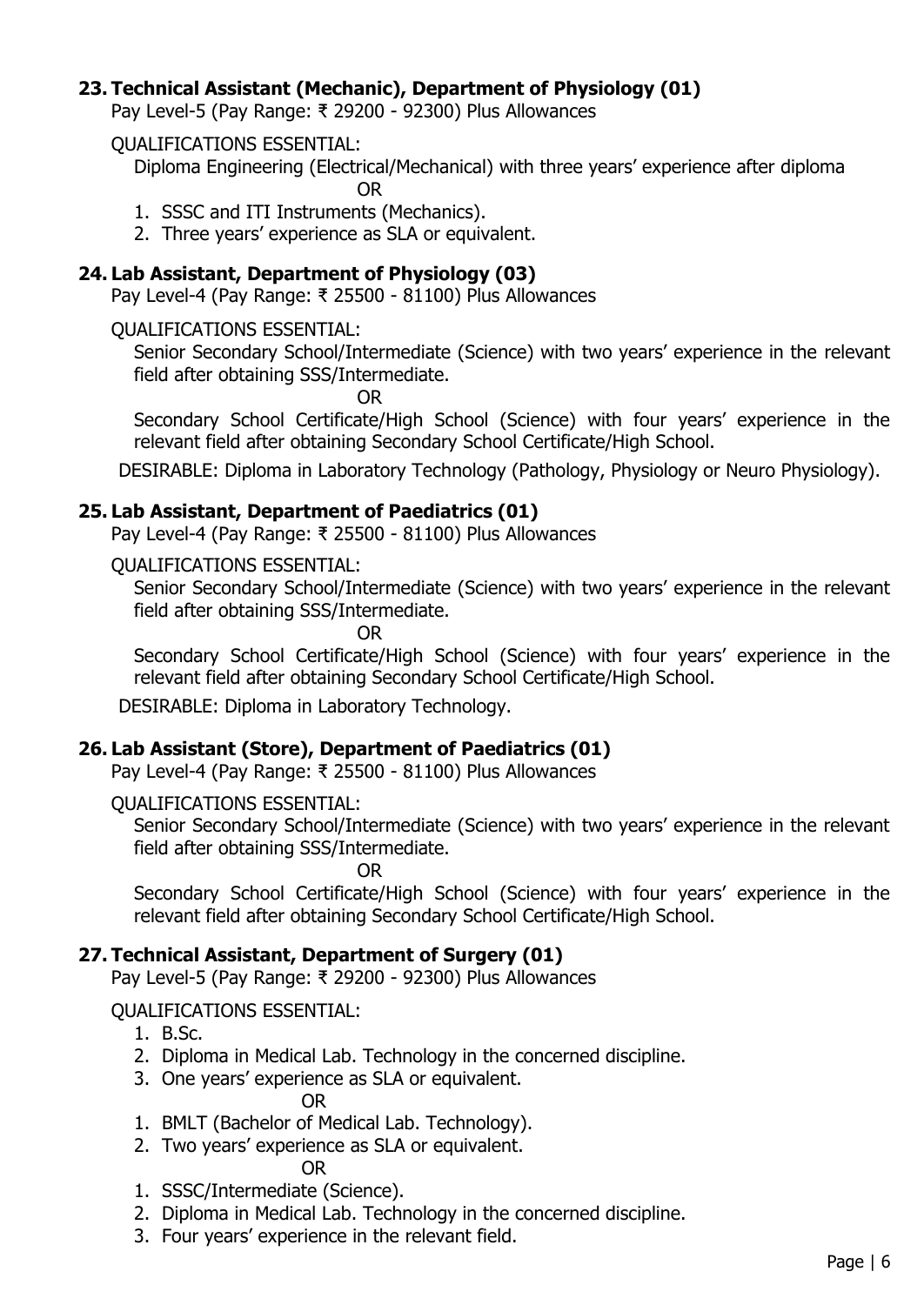## **28. Lab Assistant, Department of T.B. & Respiratory Diseases (01)**

Pay Level-4 (Pay Range: ₹ 25500 - 81100) Plus Allowances

### QUALIFICATIONS ESSENTIAL:

- 1. Senior Secondary School/Intermediate (Science)
- 2. Two years' experience in the relevant field.

OR

- 1. High School.
- 2. Four years experience in the relevant field after passing High School.

DESIRABLE: Diploma in Laboratory Technology.

## **FACULTY OF SCIENCE**

### **29. Lab Supervisor, Department of Physics (01)**

Pay Level-4 (Pay Range: ₹ 25500 - 81100) Plus Allowances

### QUALIFICATIONS ESSENTIAL:

Senior Secondary School/Intermediate (Science) with two years' experience in the relevant field after obtaining SSS/Intermediate.

OR

Secondary School Certificate/High School (Science) with four years' experience in the relevant field after obtaining Secondary School Certificate/High School.

### **J.N. MEDICAL COLLEGE HOSPITAL**

### **30. Medical Officer (Blood Bank), J.N. Medical College Hospital (01)**

Pay Level-10 (Pay Range: ₹ 56100 - 177500) Plus Allowances

### QUALIFICATIONS ESSENTIAL:

- 1. MBBS.
- 2. Post Graduate degree in Pathology.
- 3. Three years" experience as Blood Transfusion Officer in a recognized hospital or three years" experience of working in a Blood Bank of a teaching hospital.

OR

- 1. MBBS.
- 2. Five years" experience as Blood Transfusion Officer in a recognized hospital/teaching hospital.

### DESIRABLE:

- 1. Special training in practice of blood transfusion from a recognized institution.
- 2. Computer knowledge.

### **31. Medical Record Officer, J.N. Medical College Hospital (01)**

Pay Level-7 (Pay Range: ₹ 44900 - 142400) Plus Allowances

QUALIFICATIONS ESSENTIAL:

- 1. Graduate from a recognized University.
- 2. Diploma in Medical Record Science from a recognized Institution OR should have undergone one year"s Course of Training in Medical Records from a recognized Institution.

DESIRABLE:

- 1. Two years" experience in the relevant field after obtaining Diploma/Completing the training course.
- 2. Computer knowledge.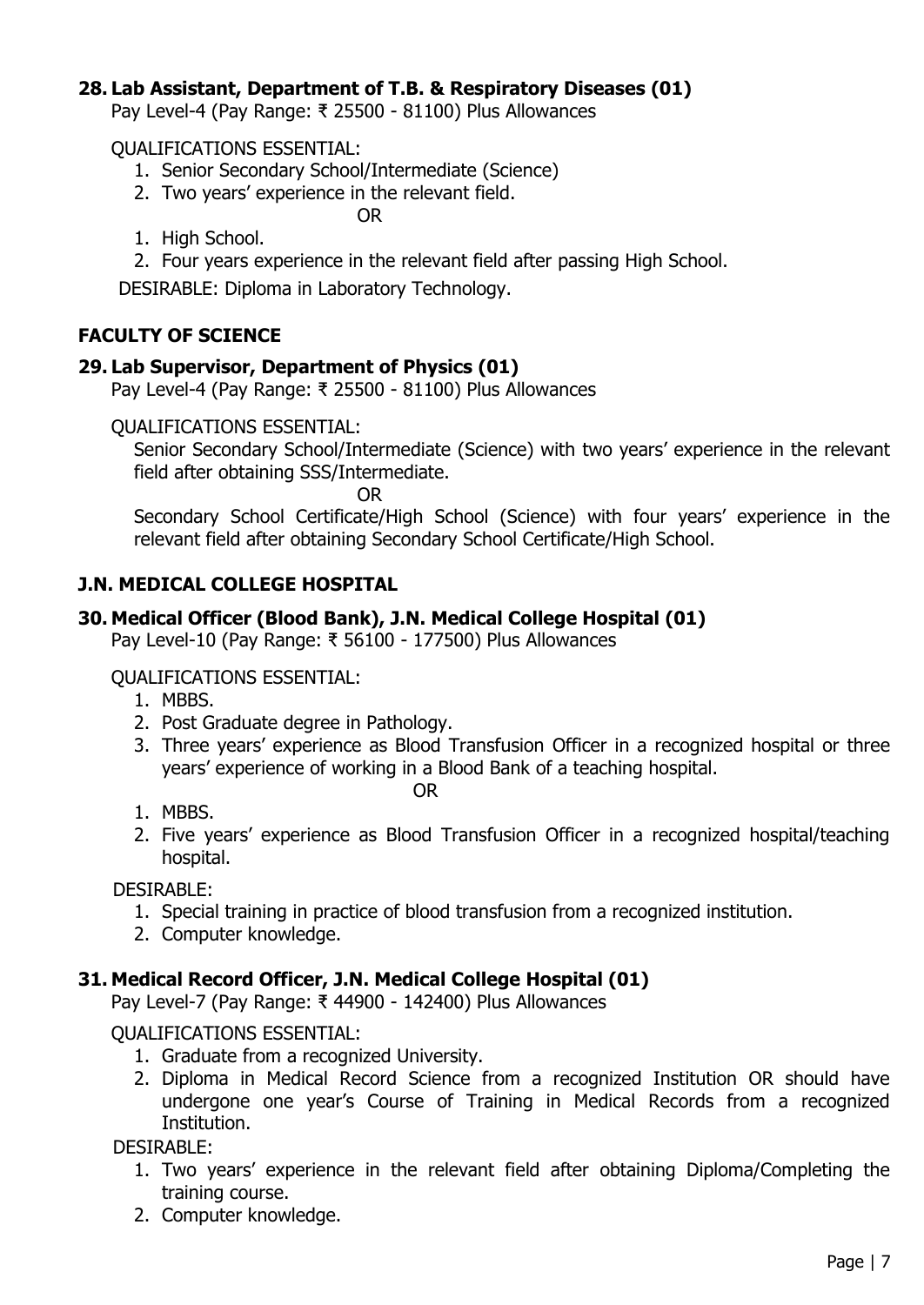## **32. Nursing Superintendent, J.N. Medical College Hospital (01)**

Pay Level-7 (Pay Range: ₹ 44900 - 142400) Plus Allowances

QUALIFICATIONS ESSENTIAL:

- 1. Master"s degree in Nursing.
- 2. Ten years' experience in Nursing/Teaching.

OR

- 1. B.Sc. (Nursing) from a recognized institution.
- 2. Registered "A" Grade Nurse and Midwife.
- 3. Twelve years' experience after B.Sc. (Nursing).

## **33. Assistant Nursing Superintendent, J.N. Medical College Hospital (01)**

Pay Level-7 (Pay Range: ₹ 44900 - 142400) Plus Allowances

QUALIFICATIONS ESSENTIAL:

- 1. Registered Nurse and Registered Midwife.
- 2. Diploma in Nursing Education and Administration/B.Sc. (Nursing)/Post basic Degree in Nursing.
- 3. Five years' experience as Ward sister.

## **34. Assistant Administrative Officer, J.N. Medical College Hospital (02)**

Pay Level-7 (Pay Range: ₹ 44900 - 142400) Plus Allowances

QUALIFICATIONS ESSENTIAL:

- 1. Gradation from a recognized University.
- 2. Five years working experience in administration/law.

DESIRABLE: Working knowledge of computer.

## **35. Receptionist, J.N. Medical College Hospital (01)**

Pay Level-4 (Pay Range: ₹ 25500 - 81100) Plus Allowances

QUALIFICATIONS ESSENTIAL:

- 1. Bachelor"s Degree from recognized University.
- 2. Two years experience as Lower Division Clerk or equivalent in a University/Academic Institution/Central Government/State Government/Government undertaking.
- 3. Knowledge of Computer especially MS Office.

OR

- 1. Senior Secondary/Intermediate/Higher Secondary or equivalent.
- 2. Five years experience as Lower Division Clerk or equivalent in a University/Academic Institution/ Central Government/State Government/Government undertaking.
- 3. Knowledge of Computer especially MS Office.

## **36. Auxiliary Nurse, J.N. Medical College Hospital (01)**

Pay Level-4 (Pay Range: ₹ 25500 - 81100) Plus Allowances

QUALIFICATIONS ESSENTIAL:

- 1. Secondary School Certificate/Intermediate (10+2).
- 2. Registered Auxiliary Nurse-Midwife from a recognized Institute.

# **37. Electrician-Cum-Tube-Well Operator, J.N. Medical College Hospital (01)**

Pay Level-3 (Pay Range: ₹ 21700 - 69100) Plus Allowances

## QUALIFICATIONS ESSENTIAL:

- 1. High school.
- 2. Certificate from ITI in Electrician trade or Wireman License of Electrical Inspector.
- 3. Five years" experience in the relevant field in a University/recognized academic institution/Central or State Government/Government Organization or private institution of repute after obtaining certificate.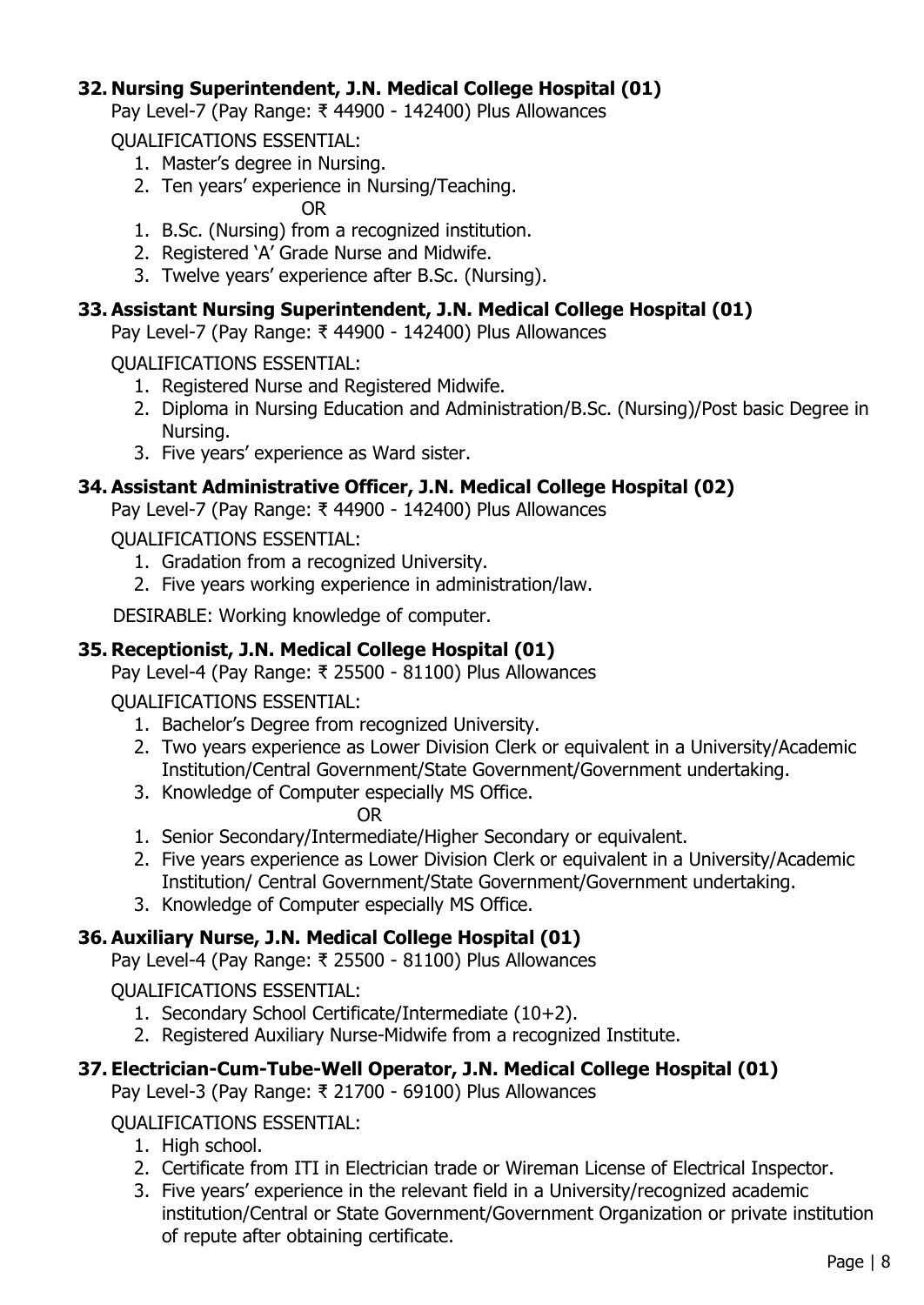## **MODERN TRAUMA CENTRE, J.N. MEDICAL COLLEGE HOSPITAL**

#### **38. Section Officer (Admin), Modern Trauma Centre, J.N. Medical College Hospital (XII Plan) (01)** Pay Level-7 (Pay Range: ₹ 44900 - 142400) Plus Allowances

QUALIFICATIONS - ESSENTIAL:

- 1. Bachelor"s degree from recognised University.
- 2. Five years" experience of Office administration in the capacity of Assistant (Administration) or equivalent in a University/Academic Institution/Central Govt./State Govt./Government undertaking.
- 3. Knowledge of Computer specially MS Office.

## **39. LDC (Admin), Modern Trauma Centre, J.N. Medical College Hospital (XII Plan) (03) 40. LDC (Store), Modern Trauma Centre, J.N. Medical College Hospital (XII Plan) (01)**

Pay Level-2 (Pay Range: ₹ 19900 - 63200) Plus Allowances

QUALIFICATIONS - ESSENTIAL:

- 1. 12th Class or equivalent qualification from a recognized Board or University.
- 2. A Typing Speed of 30 wpm in English or 25 wpm in Hindi on Manual Typewriter. Knowledge of Computer specially MS Office.

OR

2. A Typing Speed of 35 wpm in English or 30 wpm in Hindi on Computer (35 wpm and 30 wpm correspond to 10500 KDPH/9000 KDPH on an average of 5 Key depression for each word).

Knowledge of Computer specially MS Office.

## **AGE LIMIT : 18-27 Years:**

- 1. Relaxable for government servants upto 40 years in accordance with the instructions, or orders issued by the Central Government.
- 2. Relaxable for working candidates in AMU.

# **41. Sanitary Inspector, Modern Trauma Centre, J.N. Medical College Hospital (XII Plan) (01)**

Pay Level-5 (Pay Range: ₹ 29200 - 92300) Plus Allowances

## QUALIFICATIONS ESSENTIAL:

- 1. Diploma in Civil Engineering.
- 2. Three years' experience in sewerage work preferably in Public Health Organization after obtaining Diploma.

DESIRABLE:

- 1. Knowledge of Computer.
- 2. Experience of working in a reputed hospital having more than 500 beds.

## **42. Generator Operator, Modern Trauma Centre, J.N. Medical College Hospital (XII Plan) (01)**

Pay Level-2 (Pay Range: ₹ 19900 - 63200) Plus Allowances

QUALIFICATIONS - ESSENTIAL:

1. Inter (Science) or equivalent in Science.

OR

High School and Certificate from ITI in Electrician or Wireman.

2. Three years' experience in relevant field.

DESIRABLE: Technical knowledge of generator for repairing purpose.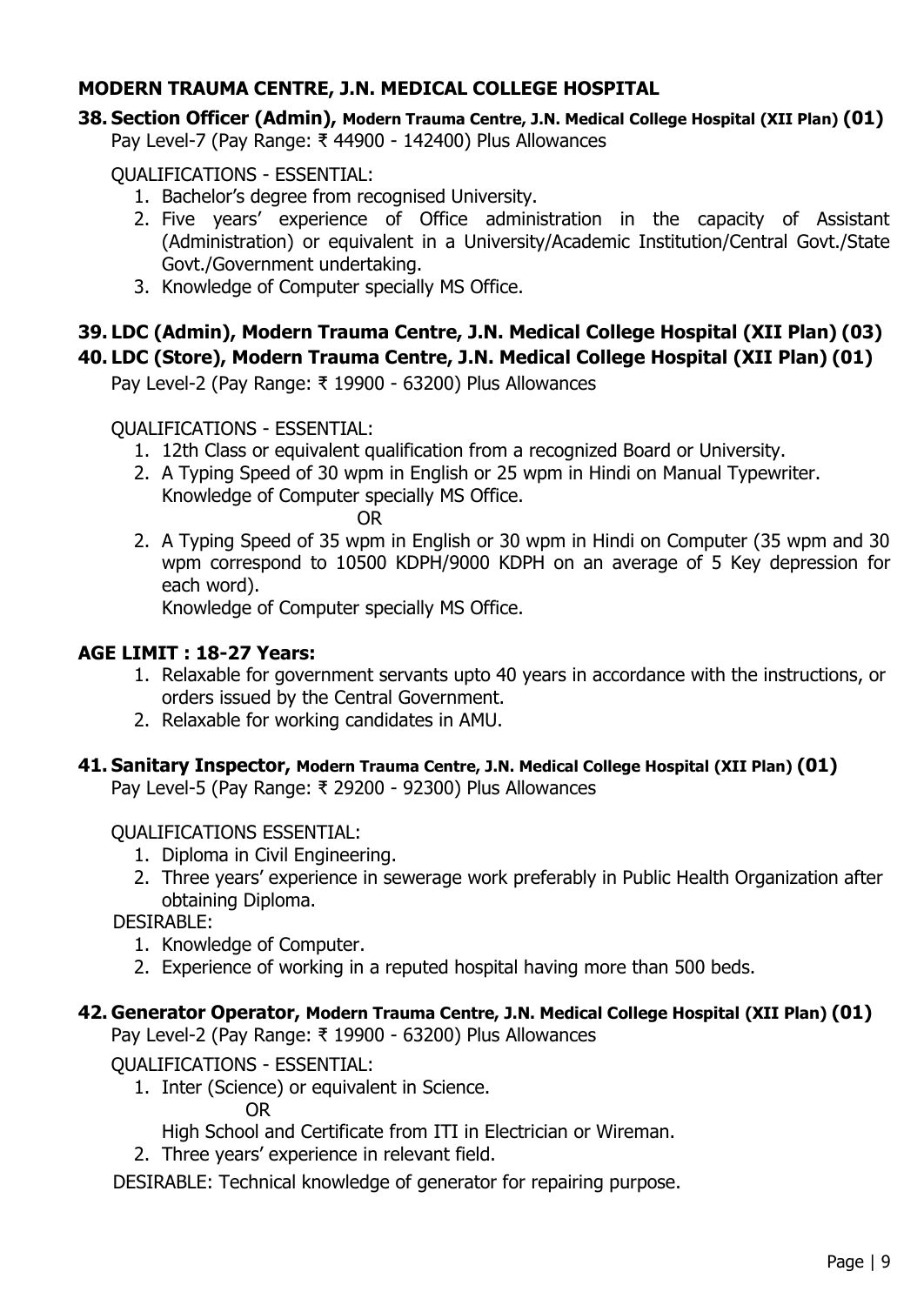#### **43. Workshop Assistant (Medical Gas), Modern Trauma Centre, J.N. Medical College Hospital (XII Plan) (02)** Pay Level-2 (Pay Range: ₹ 19900 - 63200) Plus Allowances

QUALIFICATIONS - ESSENTIAL:

1. Inter (Science) or equivalent in Science.

OR

High School and Certificate from ITI in Mechanical.

2. Three years experience in the relevant field in a University/recognized academic Institution/Centre or State Government after obtaining Certificate.

DESIRABLE:

- 1. Computer Knowledge.
- 2. Two years Experience of working in a Gas Plant of Hospital having more than 500 beds.

## **NAZIM SUNNI THEOLOGY**

## **44. Imam, Nazim Sunni Theology (04)**

Pay Level-6 (Pay Range: ₹ 35400 - 112400) Plus Allowances

QUALIFICATIONS - ESSENTIAL:

- 1. Fazil of Madarsa which has been recognized by the University as such.
- 2. Hafiz-e-Quran.
- 3. Qari.

## **45. Moazzin, Nazim Sunni Theology (05)**

Pay Level-4 (Pay Range: ₹ 25500 - 81100) Plus Allowances

QUALIFICATIONS - ESSENTIAL:

- 1. Hafiz-e-Quran.
- 2. Qari well versed with Masail-e-Sharia.

DESIRABLE: Khush-Al-Han.

## **PROCTOR'S OFFICE**

## **46. Security Inspector, Proctor's Office (03)**

Pay Level-5 (Pay Range: ₹ 29200 - 92300) Plus Allowances

QUALIFICATIONS – ESSENTIAL:

- 1. Bachelor"s degree.
- 2. At least 2 years' experience in the relevant field after obtaining Degree.

OR

- 1. Senior Secondary School Certificate or equivalent.
- 2. At least five years' experience as Security Supervisor in the relevant field after passing Senior Secondary School Certificate or equivalent examination.

DESIRABLE:

- 1. Computer literacy.
- 2. Familiarity with the use of walkie-talkie equipments.

## **47. Security Assistant, Proctor's Office (16)**

Pay Level-2 (Pay Range: ₹ 19900 - 63200) Plus Allowances

## QUALIFICATIONS – ESSENTIAL:

- 1. Senior Secondary School Certificate or equivalent.
- 2. At least 5 years' experience in the relevant field after passing Senior Secondary School Certificate or equivalent examination.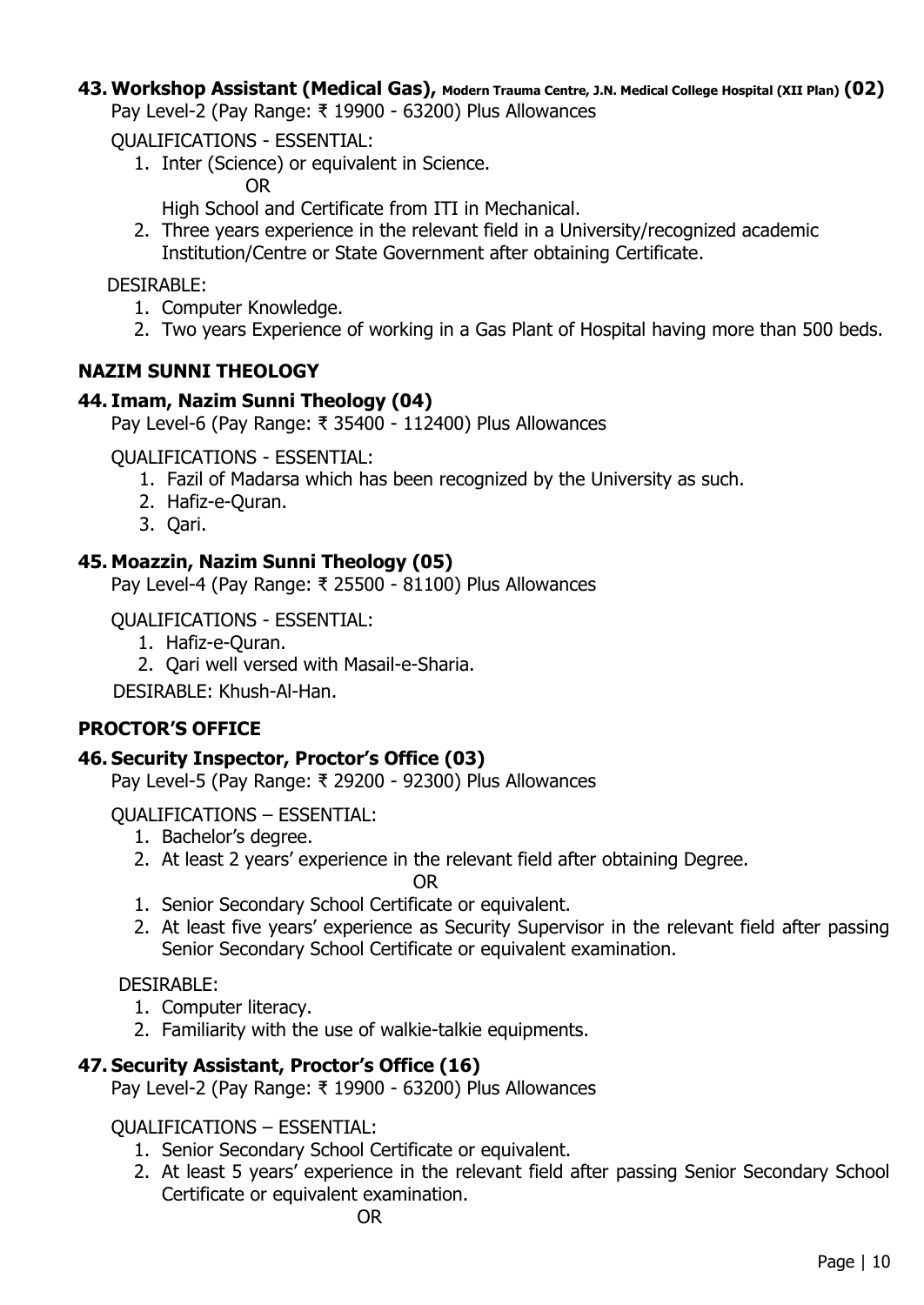- 1. Secondary School Certificate/High School.
- 2. At least 8 years' experience in the relevant field after passing Secondary School Certificate/High School.

## DESIRABLE:

- 1. Computer literacy.
- 2. Familiarity with the use of walkie-talkie communication equipments.

## **REGISTRAR'S OFFICE**

### **48. Archival Assistant, Central Record Section, Registrar's Office (01)**

Pay Level-6 (Pay Range: ₹ 35400 - 112400) Plus Allowances

QUALIFICATIONS – ESSENTIAL:

- 1. First Class Master's Degree in Social Science/Management/Commerce.
- 2. Diploma in Computer Application.
- 3. Two years" experience in the relevant field, viz., Maintenance of Records.

### **49. Hindi Translator, Hindi Cell, Registrar's Office (01)**

Pay Level-6 (Pay Range: ₹ 35400 - 112400) Plus Allowances

Age limit: 30 years relaxation of 5 years in upper age limit will be given to the candidates working to Central/State Govt. Offices/Universities/Autonomous Bodies.

### QUALIFICATIONS – ESSENTIAL:

- 1. A post graduate degree in Hindi/English from a recognized University with Hindi/English as one of the subject at graduate level.
- 2. Diploma/Certificate of translation from Hindi to English or vice-versa from a recognized Institute.

OR

Central Government/or any Autonomous Institution.

3. Two years experience in the relevant filed in Central Government/State Government or any Autonomous Institute.

DESIRABLE: Knowledge of Sanskrit or any other Indian language.

## **TELEPHONE DEPARTMENT**

### **50. Technical Assistant (Telephones), Telephone Department (03)**

Pay Level-5 (Pay Range: ₹ 29200 - 92300) Plus Allowances

### QUALIFICATIONS – ESSENTIAL:

B.Sc. with Physics as main Subject/B.Sc. (Electronics)/B.Tech. or equivalent in Electrical/ Electronics and Telecommunication/Electronics Communication Engineering or branch relevant to the post from recognized University Institution and two years of relevant experience after obtaining Degree.

#### OR

Three years Diploma in any of the following discipline Telecommunication Engineering/Electronics Engineering/Electrical Engineering Radio Engineering/Computer Engineering/Instrument Technology/Information Technology or branch relevant to the post from a recognized Institution/University and three years of relevant experience after obtaining diploma.

### OR

High School in Science and Certificate from ITI in Electronic/Electrician/Wire Man/Mechanic/I.T. & Electronics System/Electrical Fitter Trade or trade relevant to the post and six years of relevant experience after obtaining ITI Certificate.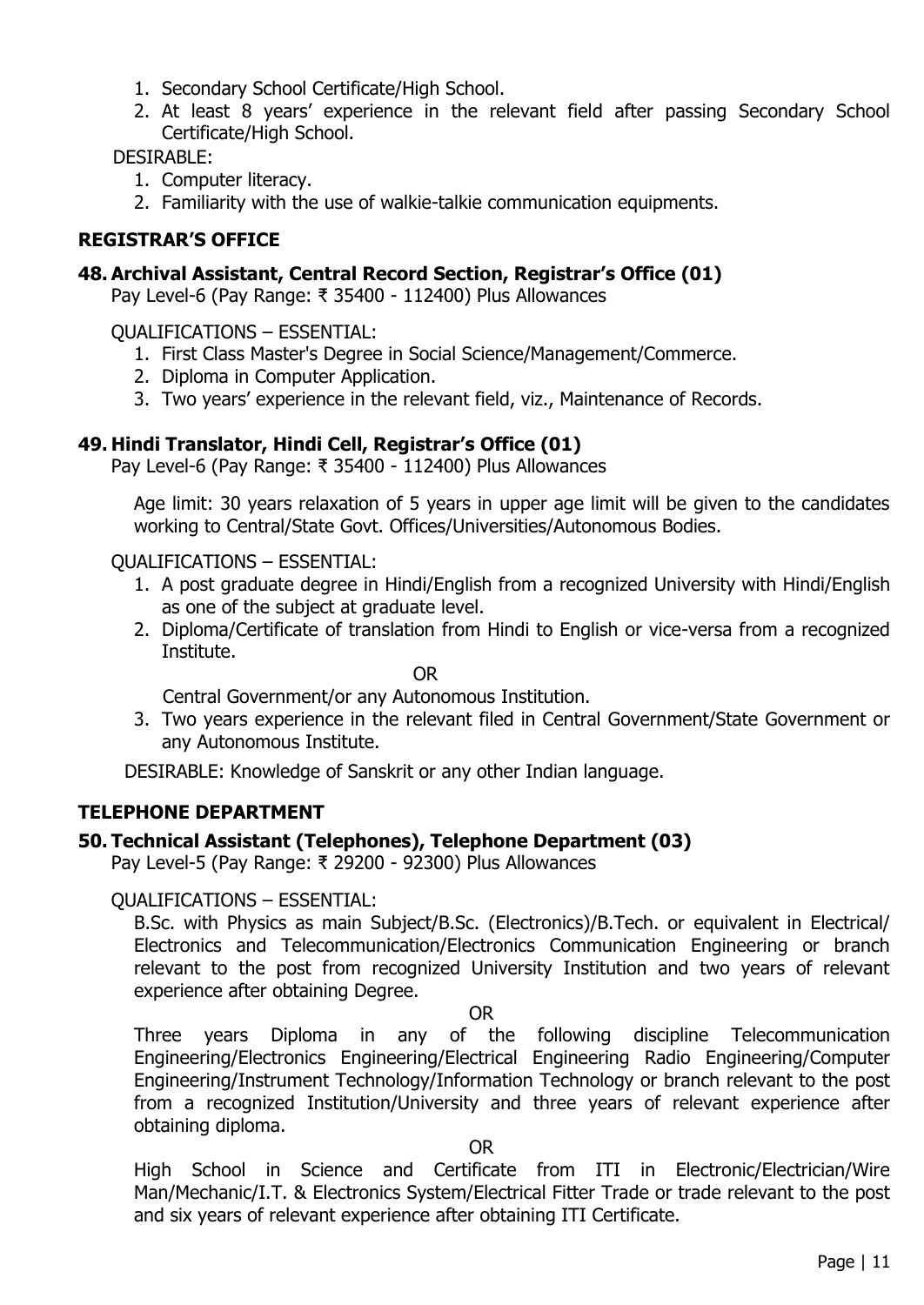## **UNIVERSITY SCHOOLS**

## **51. Lady Superintendent, Ahmadi School for the Visually Challenged (01)**

Pay Level-6 (Pay Range: ₹ 35400 - 112400) Plus Allowances

QUALIFICATIONS – ESSENTIAL:

- 1. Master's Degree with Degree/Diploma in Education.
- 2. Experience of Teaching/Administration in a school for the blind.
- 3. Sound Practical knowledge of Tailoring Embroidery and cooking.
- 4. Knowledge of Braille some experience of looking after Blind Girls.

NATURE OF DUTIES:

- 1. Administrative.
- 2. Residential.
- 3. Free accommodation in Girls Hostel.
- 4. Non-Vacational.

## **52. Technical Assistant, STS School (01)**

Pay Level-5 (Pay Range: ₹ 29200 - 92300) Plus Allowances

QUALIFICATIONS – ESSENTIAL:

- 1. B.Sc. Degree (with Chemistry as one of the subjects) from a recognized University.
- 2. Two years experience in the relevant field.

## **53. Lab Assistant, AMU City School (01)**

Pay Level-4 (Pay Range: ₹ 25500 - 81100) Plus Allowances

### QUALIFICATIONS – ESSENTIAL:

Sr. Secondary School/Intermediate (Sc.) with two years experience in the relevant field after obtaining SSS/Inter.

OR

Secondary School Certificate/High School (Sc.) with four years experience in the relevant field after obtaining Secondary School Certificate/High School.

## **UGC, HUMAN RESOURCE DEVELOPMENT CENTRE**

## **54. Junior Assistant (LDC), UGC, Human Resource Development Centre (01)**

Pay Level-2 (Pay Range: ₹ 19900 - 63200) Plus Allowances

## QUALIFICATIONS - ESSENTIAL:

- 1. 12th Class or equivalent qualification from a recognized Board or University.
- 2. A Typing Speed of 30 wpm in English or 25 wpm in Hindi on Manual Typewriter. Knowledge of Computer specially MS Office.
	- OR
- 2. A Typing Speed of 35 wpm in English or 30 wpm in Hindi on Computer (35 wpm and 30 wpm correspond to 10500 KDPH/9000 KDPH on an average of 5 Key depression for each word).

Knowledge of Computer specially MS Office.

### **AGE LIMIT : 18-27 Years:**

- 1. Relaxable for government servants upto 40 years in accordance with the instructions, or orders issued by the Central Government.
- 2. Relaxable for working candidates in AMU.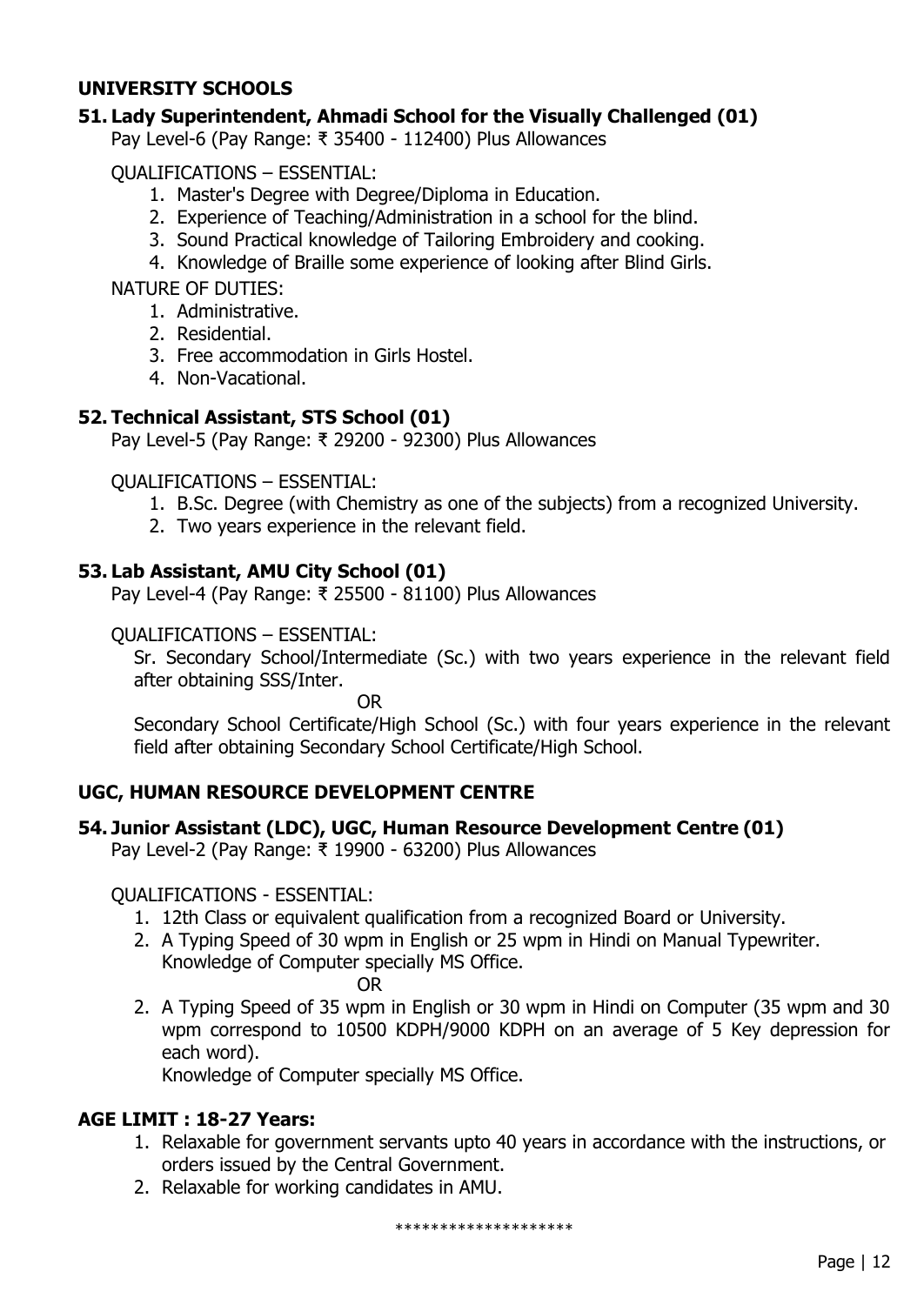**The Employment Application Form to the above Posts may be downloaded from the following websites:**

## **[www.amuregistrar.com](http://www.amuregistrar.com/)**

**OR**

**<https://www.amu.ac.in/registrarsection.jsp?did=10259&lid=Application%20Forms>**

### **IMPORTANT INSTRUCTIONS:**

- **1. The following categories of Employment Application Forms have to be filled up by the applicants for the Posts against which it is mentioned:**
	- **a)** All Non-Teaching Posts **(except b and c) : F3**
	- **b)** Assistant Librarian/Deputy Librarian/University Librarian **: FN2**
	- **c)** Assistant Director/Deputy Director Physical Education & Sport **: FN3**
	- **d)** University School Teachers **: F3**
- **2. The applicants have to fill up all the Columns, as given on the first page of the Employment Application Forms related to the Serial No., Advertisement No. with date, Name of the Post applying for which the Employment Application Form is being submitted with name of the Department/Office and particulars of payment of Employment Application Fee, otherwise, their Employment Application Form may be rejected summarily.**
- **3. All the relevant/important Columns of the Employment Application Forms like Points 01, 04, 05, 10, 12, 13, 15, 24, 26 and 28 must be compulsorily filled up by the applicants. In any case the incomplete Employment Application Form will not be entertained and it may be rejected summarily.**
- **4. Employment Application Form received late or without necessary supporting documents, Degrees/Certificates/ Marksheets and Experience Certificates not attested by the Head of the Department/Institution/Gazetted Officer or without self-attestation shall be rejected summarily.**
- **5. The following methods are available to deposit the Employment Application Fee for the Applicants :**
	- **a)** Challan of Rs.500/- issued by the State Bank of India, AMU Branch (05555), under the Head, "Employment Fee" in the Account No. 10612177016.
	- **b)** Demand Draft of Rs.500/- payable to Finance Officer, AMU, Aligarh at State Bank of India, AMU Branch Aligarh (05555).
	- **c)** Transfer of Rs.500/- through Net-Banking directly into the following Bank Account:

| <b>Bank Name</b>      | : ICICI Bank Ltd.                                    |
|-----------------------|------------------------------------------------------|
| <b>Branch</b>         | : Court of Wards Compound, Opp. Gandhi Park, Aligarh |
| <b>Account Name</b>   | : Aligarh Muslim University Recruitment Fee.         |
| <b>Account Number</b> | : 032701003333                                       |
| <b>IFSC Code</b>      | : ICIC0000327                                        |
| <b>Swift Code</b>     | : ICICINBBCTS                                        |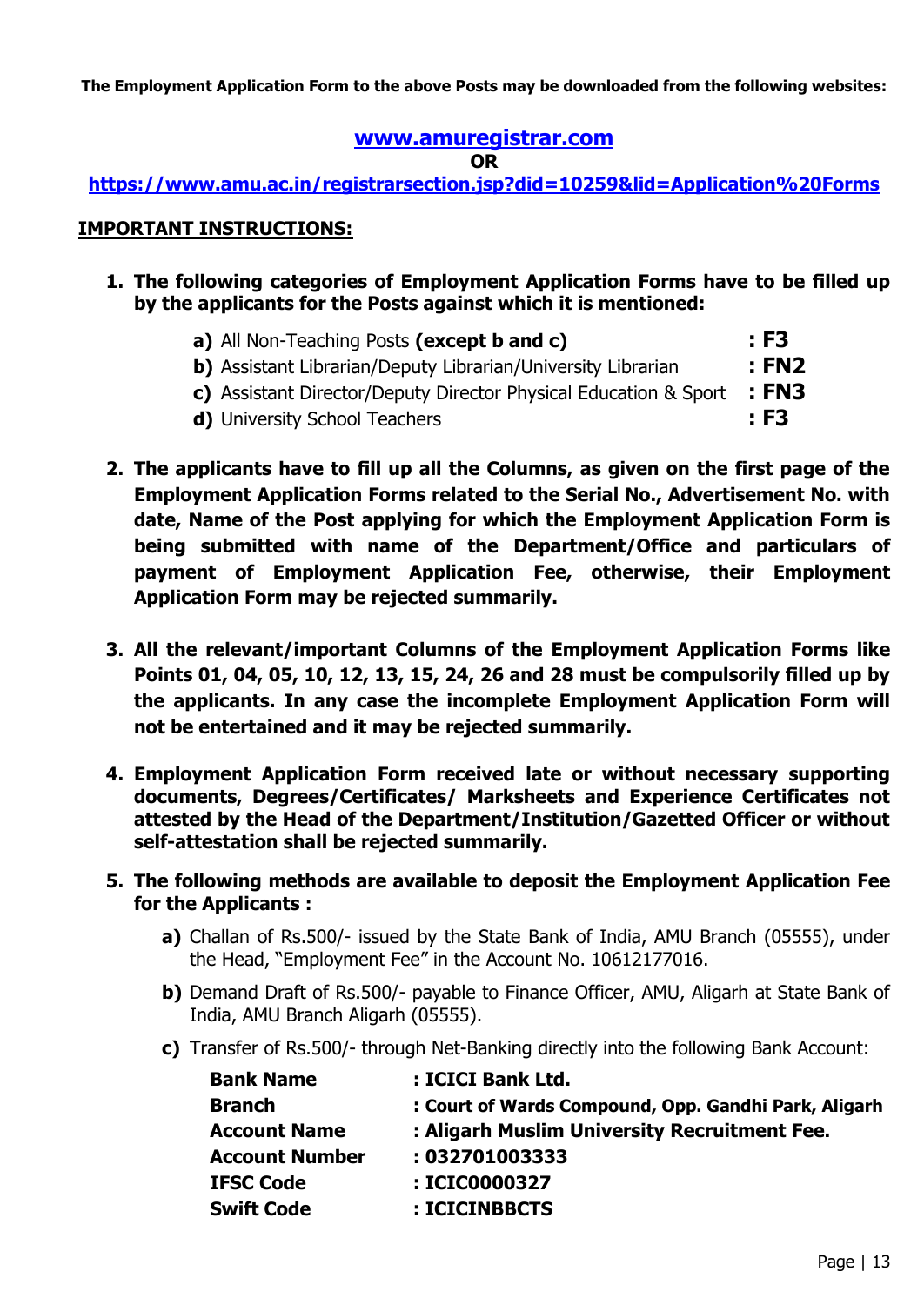**d)** Pay of Rs.500/- after Scanning the following QR Code :



## **NOTE: The applicants will have to necessarily make separate Transaction for each and every Post.**

- **6.** Those Applicants who deposit the Employment Application Fee through Net Banking or QR Code are required to take a printout of Transaction Details and after filling up the details in the Proforma **(Annexure-I)** which is available on the website **[www.amuregistrar.com](http://www.amuregistrar.com/) or** from the link of Selection Committee Section (Non-Teaching) also **<https://www.amu.ac.in/registrarsection.jsp?did=10259&lid=Useful%20Downloads>** have to submit it along with the complete Employment Application Form.
- **7.** Applicants are required to send the duly filled Employment Application Form along with the requisite Employment Application Fee, complete in all respect. The Employment Application Form may either be delivered personally at the Reception Counter of Administrative Block or sent by post, superscribing on the top at the left side of the cover, the post applied for, advertisement number with date, to the **Joint Registrar, Selection Committee Section (Non-Teaching), Registrar's Office, Aligarh Muslim University, Aligarh – 202002, so as to reach him by 25.11.2020.**
- **8. Eligibility, Qualifications, Experience etc. will be reckoned/determined as on the last date of submission of Employment Application Form. The request for including any document/information to the Employment Application Form after the last date of submission of Employment Application Form shall not be entertained.**
- **9. Relevant grade which is regarded as equivalent of 55% where the grading system is followed by recognized University shall also be considered eligible.**
- **10. Age relaxation or any other concession shall be provided as per government of India rule in the recruitment of persons with disability.**
- **11. Persons enclosing an authentic Disability Certificate with the Employment Application Form in support of their Claim of Disability shall be exempted from payment of prescribed Employment Application Fee.**